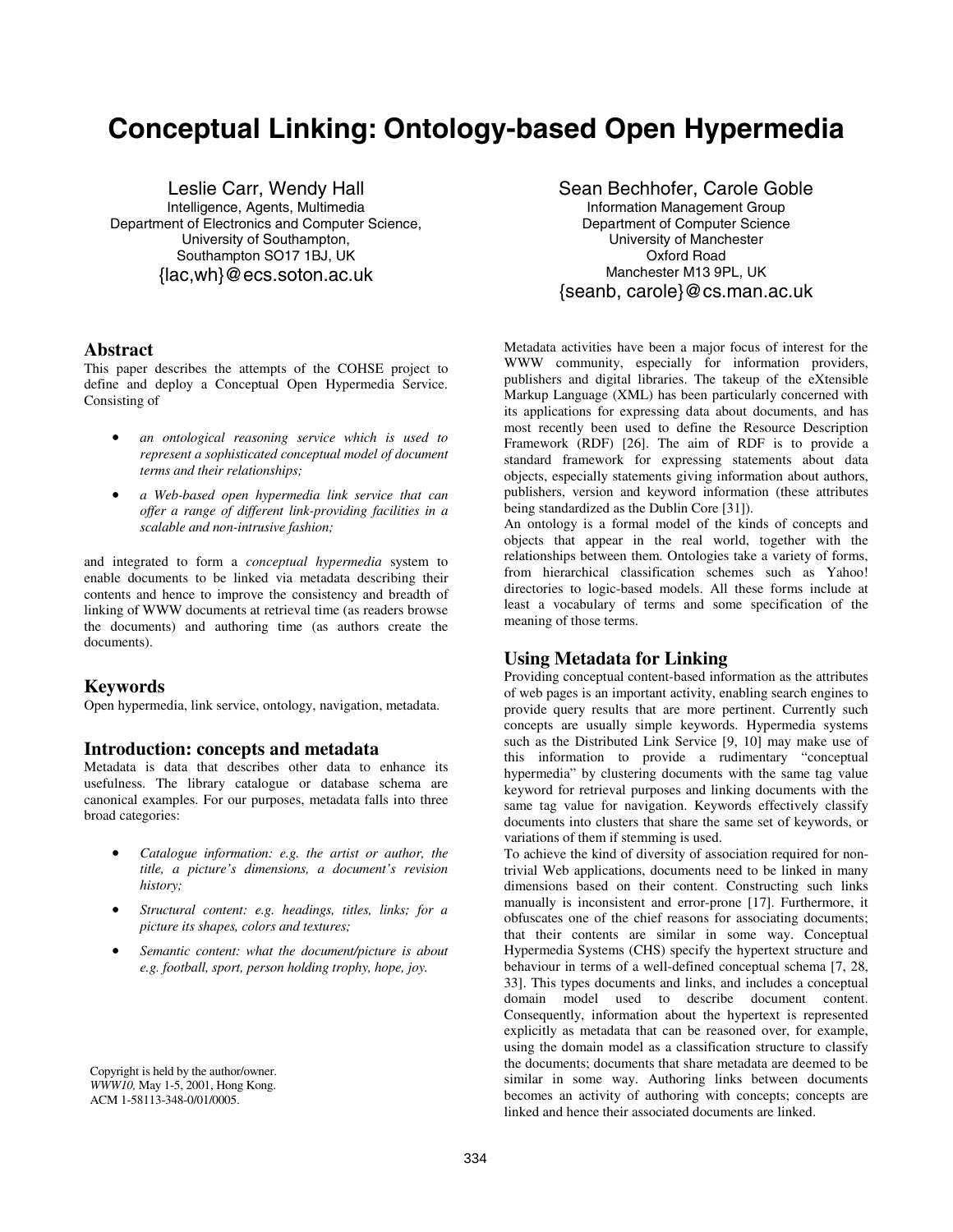# **Open Hypermedia Systems and Link Services**

Common usage of the Web involves embedding links within documents in the HTML format; in this sense the Web can be considered a 'closed' hypermedia system. However, there is nothing inherent in the Web infrastructure that prevents hypertext links from being abstracted away from the documents and managed separately, for example, by using XLink's thirdparty links [14]. In Open Hypermedia Systems (OHS) links are first class objects, stored and managed separately from multimedia data; like documents they can be stored, transported, cached and searched, and their use can be instrumented. OHS have been well researched by the hypermedia community [21, 29] and increasingly Web publishing applications adopt the open hypermedia approach [27, 32].

The DLS provides a powerful framework to aid navigation and authoring and addresses some of the issues of distributed information management [16]. Using an intermediary model [2], the DLS adds links and annotations into documents as they are delivered through a proxy from the original WWW server to the ultimate client browser. It uses a number of software modules to recognize different opportunities for adding various kinds of links to the documents, creating a user-specific navigational overlay that can be used to superimpose a coherent interface to sets of unlinked or insular resources (such as the Eprint archives addressed by the Open Citation project [24]).

The DLS treats link creation and resolution as a service that may be provided by a number of link resolution engines. For example, it uses resolvers which recognize keywords, names of people and bibliographic citations as potential link anchors according to different heuristics and knowledge bases. These link resolvers are hardwired into the monolithic system or chained sequentially [15] so that each one sees the document with links added by the previous resolver. This inherently synchronous arrangement means that any delay is a delay in the critical path of document delivery, hence all processing must be relatively light-weight and tightly coupled.

By contrast, a COHSE needs a Distributed Link Resolution Service (DLRS) to allow link resolvers to be distributed across multiple servers and decoupled from the delivery of the document. The aim is to allow complex computation, such as involved with implementing conceptual inferencing logic to provide added value for document authoring and browsing without impeding the delivery of the core document itself.

# **COHSE**

A terminology-based query system can be added to the portfolio of link resolvers to provide consistent navigation links based on the concepts contained in the contents or meta-data of the multimedia pages that are being browsed.

For the purposes of this demonstration, the link service is integrated into the browser client, and consists of a Java applet that monitors the user's interaction with the browser together with a set of JavaScript functions that manipulate the HTML DOM. The components of the link service (Figure 1) are brought to bear on the web page as soon as it has been received by the browser, and so no longer form an obstacle to the delivery of the document. Once the set of links has been chosen, the page is refreshed and redisplayed.



**Figure 1:** The Ontology Service maps between natural language terms and a concept graph. The Resource Service obtains Web pages representing the concepts. The Link Generator uses the ontology terms to make links. Editorial knowledge is used to prune or expand the links using ontology semantics.



**Figure 2:** The *Ontology Service* can be queried for terms and concept relationships.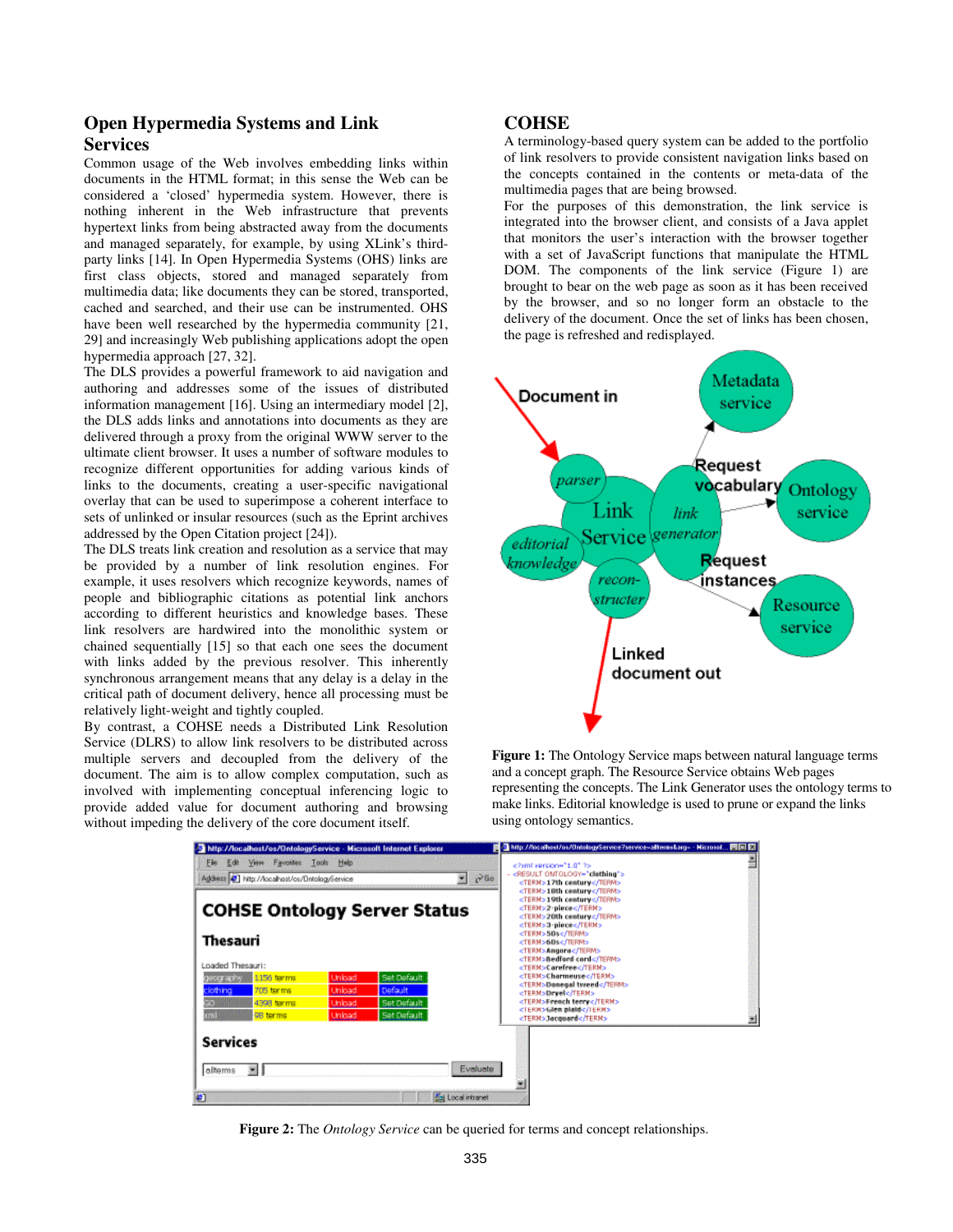The ontology service (a Java servlet, shown operating in figure 2) manages ontologies, that is to say, sets of concepts that are related together according to some schema. The ontologies currently used take the form of a thesaurus, *i.e.* concepts related by *broader-term*, *narrower-term* and *related-term* relations, and are stored as XML data, with all queries and results being mediated through a simple XML document type.

The link generator module of the link service contacts the ontology service to obtain a complete listing of all the language terms that are used to represent the concepts in the ontology. For each of those terms that are recognised as occurring in the document, the generator first asks the ontology service for a preferred term, and then asks for the preferred term to be mapped onto a concept. Having identified a concept from the strings in the document, the link generator contacts the resource service to obtain a list of documents that contain instances of this concept. At this point, a number of destinations have been identified for a particular link anchor and the editorial module evaluates the number and quality of potential links obtained

from the generator. If the number of links is not consistent with the formation of a *well-linked document*, it will choose to request broader or narrower terms from the ontology service in order to expand or cull the set of anchor destinations. When all the terms in the whole document have been processed, the constructor can add hypertext links with particular presentation styles and behaviours. Figure 3 shows how links are added to an example document (the COHSE control panel appears in figure 3b and the link behaviour in 3c and 3d is shown in debugging mode, so that the link expands within the document text).

The metadata service is another independent servlet which allows documents to be decorated with metadata: language terms from a specific ontology. The service can either harvest specific tags from the documents themselves or apply external 'metadata links' to a read-only document from an independent linkbase. The effect is to declare that a whole document, or any range within it, should be processed with a specific ontology, or that a particular region in the content corresponds to a particular term in the ontology.



**Figure 3a**: A page about clothes… **Figure 3b**: … is linked against the clothing ontology…

| Stadug Wids Service - Microsoft Internet Explorer                                                           | 用回风                                                          | Stadiup Wids Service - Microcoolt Internet Explorer                                                                                                                                                                     | 無日数                            |
|-------------------------------------------------------------------------------------------------------------|--------------------------------------------------------------|-------------------------------------------------------------------------------------------------------------------------------------------------------------------------------------------------------------------------|--------------------------------|
| View Favoring Tools<br>Ede.<br><b>Hota</b><br>Film                                                          |                                                              | View Favoring Tools<br>Film.<br>Edit<br>Help                                                                                                                                                                            |                                |
| ø<br>G<br>ø<br>īα<br>m<br>Seach Favores<br><b>History</b><br>Hock<br>Stop<br><b>Home</b><br>Refleth         | 西日<br>Per                                                    | n<br>A<br>۰<br>Search Favories<br><b>History</b><br><b>Pirt</b><br>Stea<br><b>Home</b><br><b>Refleth</b><br>Foward                                                                                                      | π<br>Edit                      |
| Addetts @] http://localhost/                                                                                | P Go Links<br>×                                              | Addeus (2) http://localhost/                                                                                                                                                                                            | ×                              |
| Clothes                                                                                                     | <b>Services</b>                                              | $-88$<br>$+$ Suit<br>4 ME WANT TO BE WARN: WE WANT TO BE DKY.<br>. FASHION FOR ALL INEADY-WADE CLOTHES AND HOME DRESSMACE (E)                                                                                           | 츼                              |
| When walking o-in the mountains, one should always<br>wear gloves and a haber, and if it's colder, a coaber | Christology Service                                          | . Esthing Costume and Beach Robe<br>* Afternoon Dren                                                                                                                                                                    |                                |
| link information for post (                                                                                 | Explore the<br>click for more into on loose puts reliated to | too many links were evalidation wool in menouse ferms were reputation.                                                                                                                                                  |                                |
| coativas resolved to post.                                                                                  | the text on the<br>left.                                     | · meino<br>O Metho WoolBoot Socks                                                                                                                                                                                       |                                |
| the following links were found for cost. :                                                                  | - Resource Finder                                            | · brehoused<br>O Jam Mar Outfit                                                                                                                                                                                         |                                |
| · Eatural Crocook<br>$•$ Cost                                                                               | See examples of                                              | are best, although manmade material or oris fine -- these                                                                                                                                                               |                                |
| · Cost and Wakkoost                                                                                         | those concepts.                                              | have made great advances in recent years. Lakes and                                                                                                                                                                     |                                |
| Copyright Thomas Carll (Mondex's Sub<br>$+5.6$                                                              |                                                              | rivers, however, are a different thing, and it's often best<br>to waar a bathing a suit a in such environments. And if<br>a southern compositely settement on the form and batches the form of productions on an inter- |                                |
| $O$ ] Done                                                                                                  | <b>Cathood inten # # #</b>                                   | O'] Done                                                                                                                                                                                                                | <b>Call Collection III III</b> |

**Figure 3c**: … some terms link well with the *correct number* of destination links…

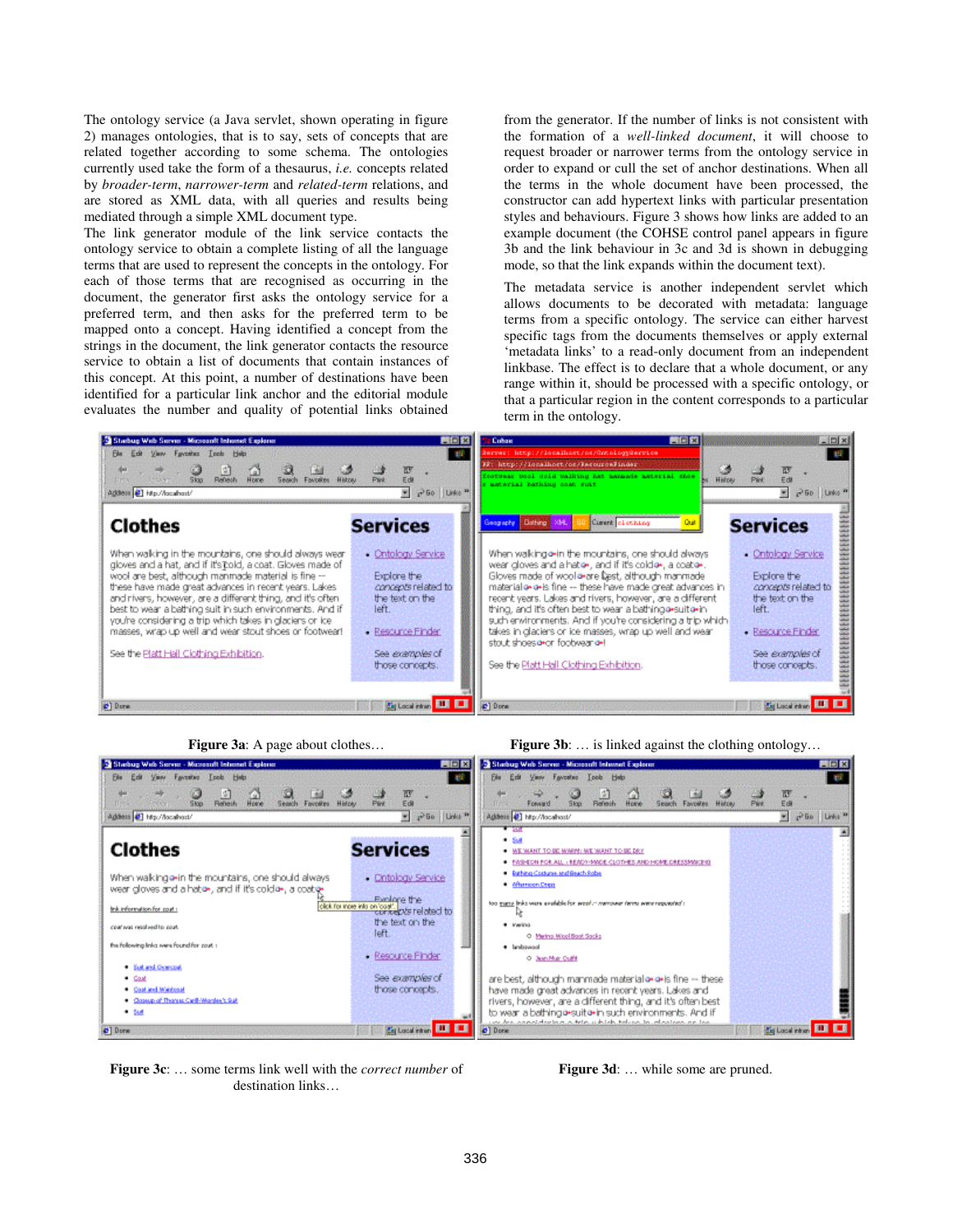The novel part of the link resolution process is the use of the editorial knowledge component to take advantage of the implicit structure of the ontology to make informed decisions about the kind of links to choose. By making a selection from a set of 'narrower terms' the list of links can be usefully reduced whilst broadening the recognised concept can be used as a strategy to increase the number of links.

## **Alternative Approaches to Concepts**

The COHSE uses a predefined ontology to choose candidate anchors for creating links. This section lists some of the other systems that concern themselves with manipulating concepts, the different ways of representing them and the various modes for deploying them.

## **Meta Tags**

HTML's <META> tags allow authors to specify information about web resources. This is highly uncontrolled though, as the tags contain unconstrained terms and are used for a variety of purposes (indicating author, how the page was generated, content, special things for particular applications and so on).

In this case, the metadata is tightly bound to the documents. In order to discover the metadata we must examine the document itself. There is no central metadata repository, but process such as web robots can be sent off to harvest and cache the metadata.



**Figure 4:** Simple Meta Tags

The index duplicates the metadata from the resources, but provides easy access without having to go out to the Web. Of course with such an approach, the issue of maintenance is crucial. It is difficult to tell whether the index is up to date. The repository or index is also very simple — in general there's no ontological structure, just a list of arbitrary keywords.

#### **Yellow Pages**

With a Yellow Pages service, such as Yahoo!, pages are classified according to their content. A taxonomy or hierarchy is normally used, with subject areas being broken down.

This is generally achieved by hand, with both the classification hierarchy and the categorization of the pages done manually. The pages themselves are unaltered, so the situation here is that the metadata is stored externally from the documents and has no real link to the documents, other than through the classification.



**Figure 5:** Yellow Pages

Again, this provides a "snapshot" of the situation, so there may be problems that the classification is not up to date. There's also very little automation going on here — this approach may be geared towards supporting humans trying to locate resources rather than providing machine-readable knowledge.

## **SHOE**

The Simple HTML Ontology Extension (SHOE) [22, 23] has been developed by the Parallel Understanding Systems Group in the Department of Computer Science at the University of Maryland. SHOE provides mechanisms that allow the definition of ontologies and the assertion of claims about resources with respect to those ontologies.

Assertions about particular web pages (or resources) are included within pages as mark-up using an HTML based syntax, with a META tag used to inform any agents that the page uses SHOE. The assertions take the form of instance descriptions, asserting membership of classes and relationships between the instances.



**Figure 6:** SHOE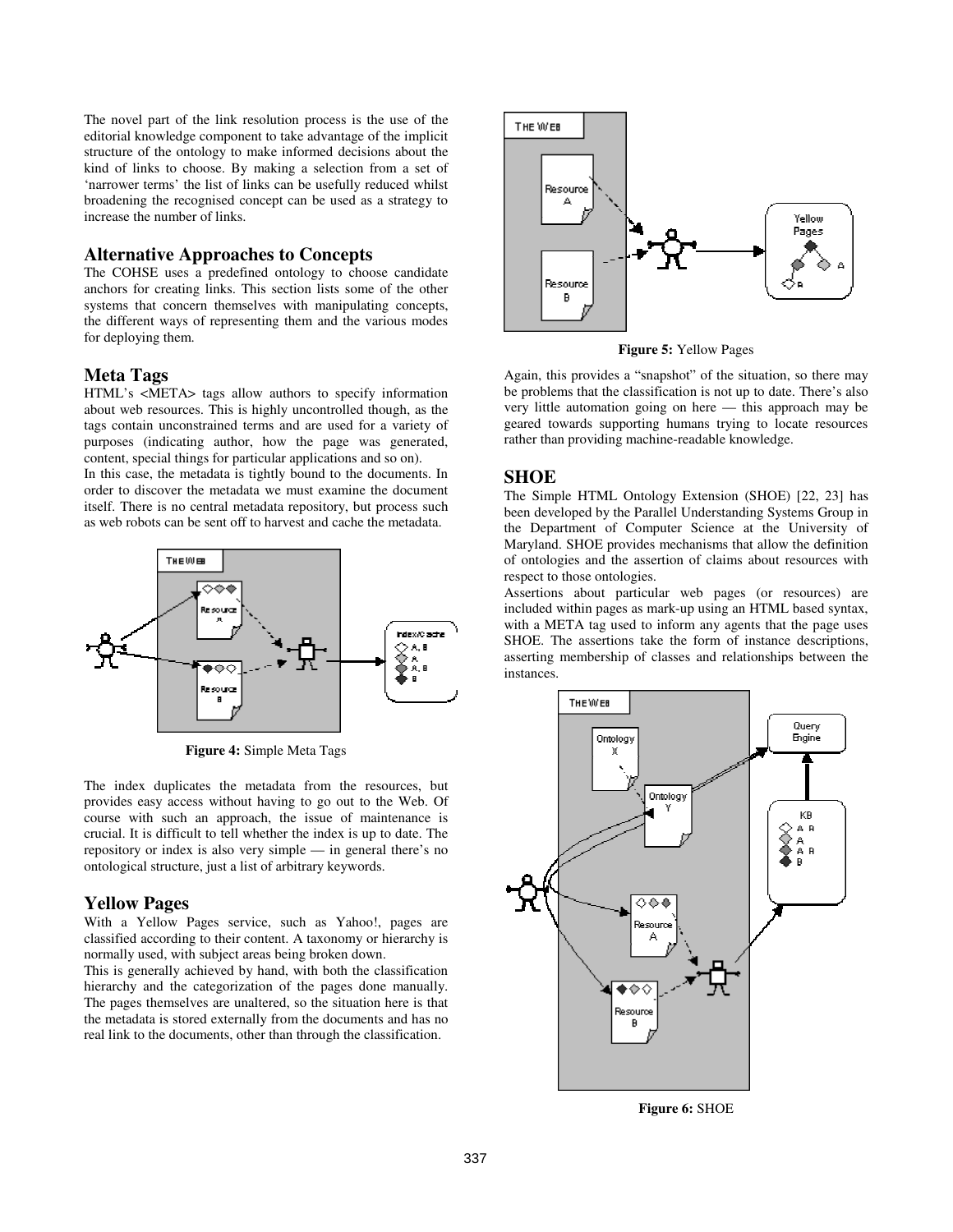In the SHOE model, as shown in figure 6, information is spread around. The metadata is attached explicitly to the documents (through the use of the SHOE HTML extension), but can then be gathered in one place by a robot for later query. Presumably, if one had a SHOE-enabled browser the user could also examine the metadata in situ once they had reached a SHOE annotated page.

#### **Ontobroker**

Ontobroker (or On2broker as it is also now known) [13, 19], is a system and architecture from AIFB, Karlsruhe. It is similar in many ways to SHOE and allows the annotation of web pages with ontological metadata. It provides a more expressive framework for the ontologies, using Frame-Logic for the specification of ontologies, annotation data and queries.

Ontobroker and SHOE share some characteristics. They both use annotation of the documents themselves, and then rely on web crawlers (crawling through a well-defined docuverse) to harvest the metadata, storing it in a knowledge base. The KB is then queried using the ontology as a schema for query forming. They do differ in a couple of aspects. SHOE provides ontology extension mechanisms and explicitly places the ontologies on the Web. It's less clear how one gains access to the Ontobroker ontologies or how one makes the link between the instance markup and the ontology it applies to.

#### **Karina**

In Karina [12], an ontology is used to describe the content of documents in a multimedia repository. This metadata is then used to construct or author a presentation that fits the needs of a particular user. Karina is using the metadata as an index (resource discovery). In Karina, however, the emphasis is that the ontology will then be used in order to structure the results. Karina is thus closely related to COHSE, in that the ontology is being used to produce a structure.

#### **RDF**

RDF (Resource Description Framework) [26] differs from systems like SHOE and Ontobroker as it's a framework rather than a particular implemented system — systems such as Ontobroker may *use* RDF as a representation format. It's useful to compare it here though. RDF provides a framework which allows us to talk about metadata. The RDF data model is based around ideas of triples, i.e. an object, relationship and value. The intention with RDF is that metadata can be held separately from the documents (using the "about" attribute of RDF), separating the metadata from the document. With RDF, though, the RDF documents themselves are on the Web, so the repository is accessible.



**Figure 7:** RDF

Figure 7 shows how RDF descriptions might work. Note again that as RDF is simply a framework, this is only one of a number of possible ways that things could be put together. RDF is less prescriptive in its ontology specification — indeed most uses of RDF so far seem to be in order to specify minimum data sets such as the Dublin Core [31], so it is less clear here whether the ontology might sit on the web (as with, say SHOE), or somewhere else. We could consider the RDF document as forming a "knowledge base" or repository with collected metadata about a number of resources.

#### **COHSE**

COHSE combines the Distributed Link Service (DLS) [7] architecture with a conceptual model to provide Conceptual Open Hypermedia. By using independent ontology, resource and metadata storage services, concepts referred to in Web resources can be identified and matched against potential 'link destinations' for navigational purposes. In the original DLS the ability to map from language terms to hypertext link destinations is governed by the existence of human-authored databases of hypertext links from which to choose. In COHSE, the process is driven instead by the various inter-relationships of concepts in the ontology.



**Figure 8:** COHSE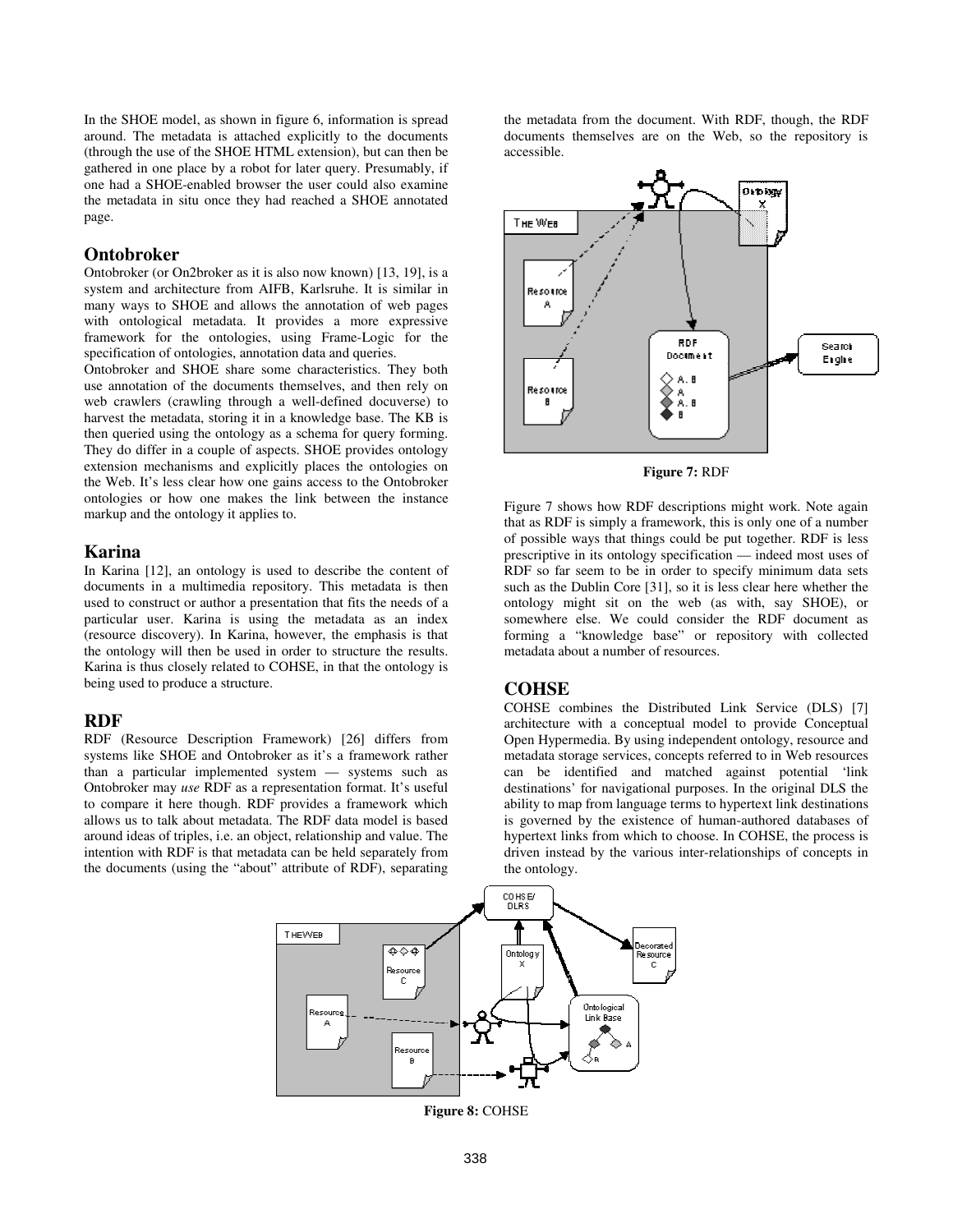

#### **Figure 9:** Adding Metadata

The COHSE prototype differs from systems such as RDF and SHOE in that its purpose is not to support query, but instead to provide extra information and linking for existing web pages. Note also that it's not confined to a particular set of web pages (e.g. those on a specific server) but any web page, so long as it has mechanisms for recognising the concepts in the documents. As it currently stands, this may involve simply matching words or terms given by the ontology, but is also extended to the addition of explicit metadata to the resources.

#### **Discussion**

Many of the systems described above focus primarily on metadata and its use in information discovery. COHSE intends to make use of metadata annotations in order to *build* and *construct* hypertexts. Here we discuss some of the issues that are of particular relevance to COHSE, in particular, the issue of discovery versus authoring. In the concluding discussion, we describe a space of metadata applications based on the richness of the model and degree of "openness" of the system.

By a *closed* system here, we mean one in which the links or associations between resources are "hard-wired" and fixed by the original author — for example using <A> tags in HTML. In contrast, an *open* system allows the addition of extra structure to resources (which may even be documents associated with thirdparty applications). This may not necessarily be through direct manipulation or amendment of the original source, but could be through the use of a proxy or similar that adds links or other metadata to the resources as they are read [20].

In general, approaches to metadata are about providing metadata for *resource discovery*. The resources are annotated with metadata describing their contents. The user (or an application) then queries this metadata in order to find resources, and is presented with some results.

In an Open Hypermedia framework, we are concerned not just with resource discovery, but also the authoring process constructing a hypertext or links.

Adding metadata in a closed world manner (where some centralised repository of metadata exists which is queried in order to discover resources) is all about telling the user/application where to find resources, i.e. *resource discovery*. In the closed world, the metadata is an advert that tells other things what the resource is about and allows you to locate it.

Adding metadata in the OH framework is not only about resource discovery, but also describes how to link *from* the resource. In the open world, the metadata both advertises the resource and indicates where you can go from here.

Figure 9 shows the benefits of adding metadata in the two approaches. In the closed world, metadata provides links into the resource. In the open world, the metadata induces links both in and out of the resource. Of course, in the authoring model, resource discovery is still implicitly taking place, as the targets of the links must be obtained in some way from the associated

metadata.The COHSE prototype differs from other systems in that it's not so much to support query, but instead provides extra information and linking for existing web pages. Note also that it's not confined to a particular set of web pages. The link service will deal with any web page, so long as it has mechanisms for recognising the metadata in the documents. As it currently stands, this involves matching words or terms together with the recognition of explicit metadata to the resources. The ontology being used is a simple one (a thesaurus), but a richer model will be employed in the latter stages of the project.

#### **Hypertext or Database?**

Many approaches to conceptual metadata on the Web are concerned with resource discovery — how does the user (or an agent) locate the resources which are appropriate for their information need or task? The Web is being treated as a huge database rather than as a hypertext structure — links are, for the most part, ignored, and resources are located based on their content (or markup indicating their content). The line between linking and searching can become blurred [8], but in general the resource discovery approaches sit firmly at the searching end of the spectrum. In contrast to this, COHSE intends to address the problem of constructing hypertexts and building links, rather than simply providing resource discovery.

Metadata annotations can be used to either discover or author. During discovery, the system or agent locates resources according to their annotations. The results are often then simply presented as a ranked list — this is the "Web as database", with metadata used as an *indexing* mechanism. There is very little in the way of linking. If the metadata is used for authoring (as proposed in the COHSE approach), we are returning to the notion of the "Web as hypertext" — links are added to the source document as a result of the metadata annotations.

**Q1**) Given a resource or document, how do we determine the metadata ascribed to it?

**Q2**) Given some metadata, how do we determine the relevant resources?

In simple terms, we can consider **Q1** as being an indexing problem, while **Q2** is the process of retrieving resources given some index.

Other questions we may ask about an approach include:

- *Does it involve inserting metadata in the documents and if so, how is that achieved?*
- *Does it use a centralised repository of metadata, and if so, how is that constructed?*
- *What kind of representation is used?*
- *How are queries expressed?*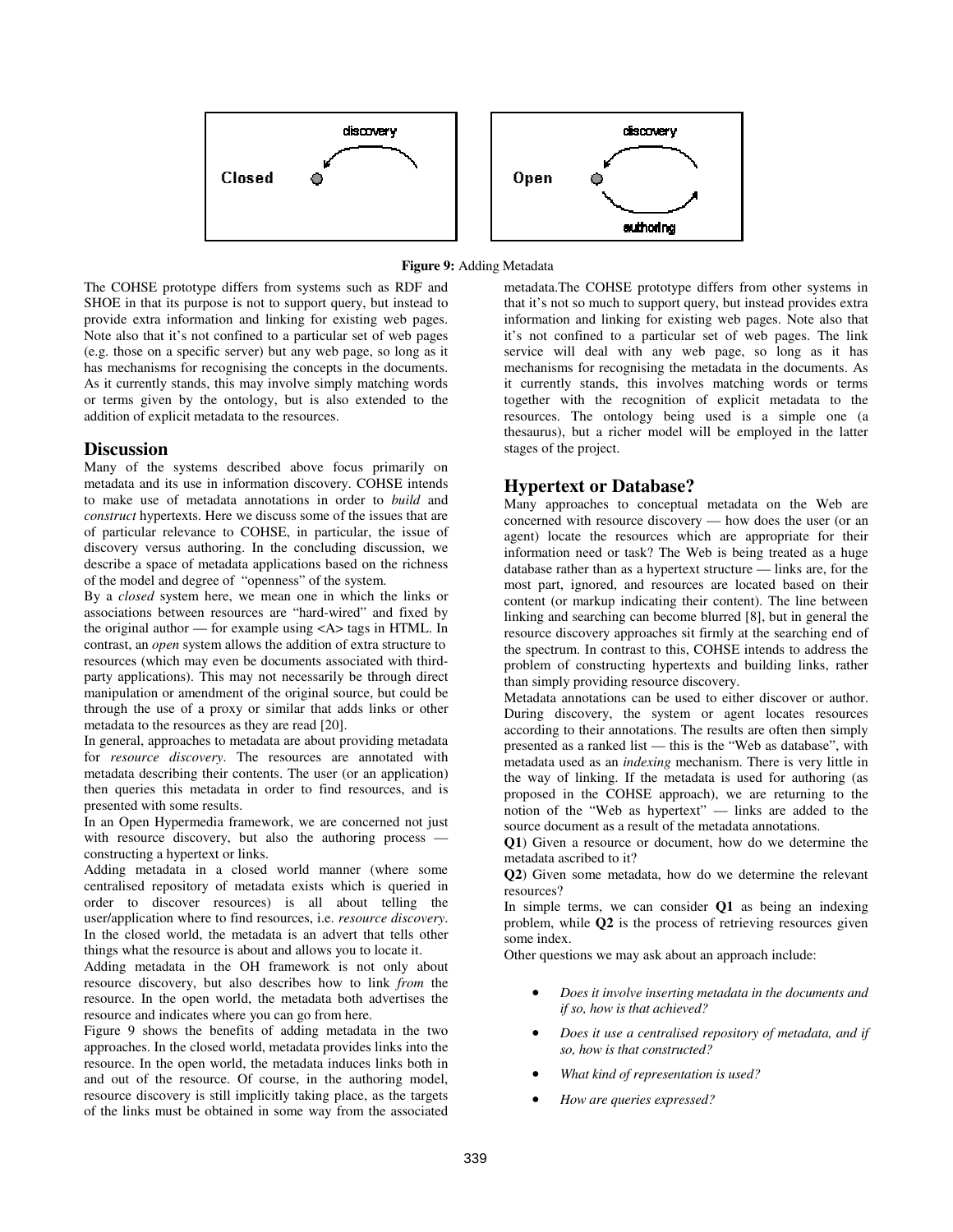

**FIGURE 10:** Metadata Space & Dimensions of Improvement

# **A Space of Metadata Approaches**

In this section we focus on the issue of metadata annotation of web resources and the particular question of where the metadata resides and examine some existing approaches

We introduce a space that compares the "openness" of systems (in terms of distribution and the ease with which additional material can be incorporated) and a coarse notion of the expressiveness of the metadata. Figure 10 is an attempt to classify where different metadata approaches fit and how they relate to one another.

The x-axis represents increasing richness of the metadata representation, moving from keywords to thesauri, ontologies and finally some representation with an underlying reasoning representation (for example, a description logic). The y-axis represents an increasing use of openness or distribution or linking—the intention is that we move from simple standalone file systems to distribution via the net, the addition of linking on the Web, and finally open hypermedia.

For example, the Yahoo! classification uses a thesaurus (i.e. a static hierarchy of terms) in order to index web resources. The Platt demonstrator application [3] sits somewhere between the Web and the Open Hypermedia points as it uses links generated at runtime. However, the metadata model used is simple keywords. TAMBIS [1] is an example of a system that supplies access to distributed information sources on the net (giving its yaxis position), using a description logic model. The DWQ (Data Warehousing Quality) project [25] has also used a description logic to approach the problems of improving database schema integration. The Distributed Link Service (DLS) uses keywords as anchors when adding links to documents.

The dimensions of improvement that are gained through the addition of metadata and structure are also shown in figure 10. The increase in metadata richness allows the author to provide better descriptions of resources, and in turn enables the reader to pose richer queries which better meet the information need of the searcher. The addition of further structure increases the authoring power — in particular the jump to the Open Hypermedia architecture enables the use of link authoring through the provision of metadata. The Holy Grail (or in this case, carrot) for COHSE is the upper right hand corner of the graph — open hypermedia using a richly expressive model with reasoning.

# **Future Work**

The ontologies that are used by the COHSE are a way of structuring a space of language terms. Consistent keyword descriptions are difficult to create and subsequently maintain, leading to an incoherent model of concepts and hence inaccurate linking, since each document will have many possible interpretations [6]. Consequently, some communities have developed domain-specific controlled vocabularies, or terminologies, based around a thesaurus of language terms, for example, The Art and Architecture Thesaurus (AAT) [30] or WordNet [18], a general language thesaurus based on semantic nets. These and others, for example, ACM Computing Classification System [11], are based on abstract hierarchical classification schemes and are *used* as classification schemes. However, their use as such is seriously hampered as they are largely predetermined, static and often unsound single classification hierarchies resembling "phrase books" [5]. They are not based on a systematic ontology - an explicit, rigorous, declarative specification of concepts - but are principled organisations of linguistic terms or phrases that do not have a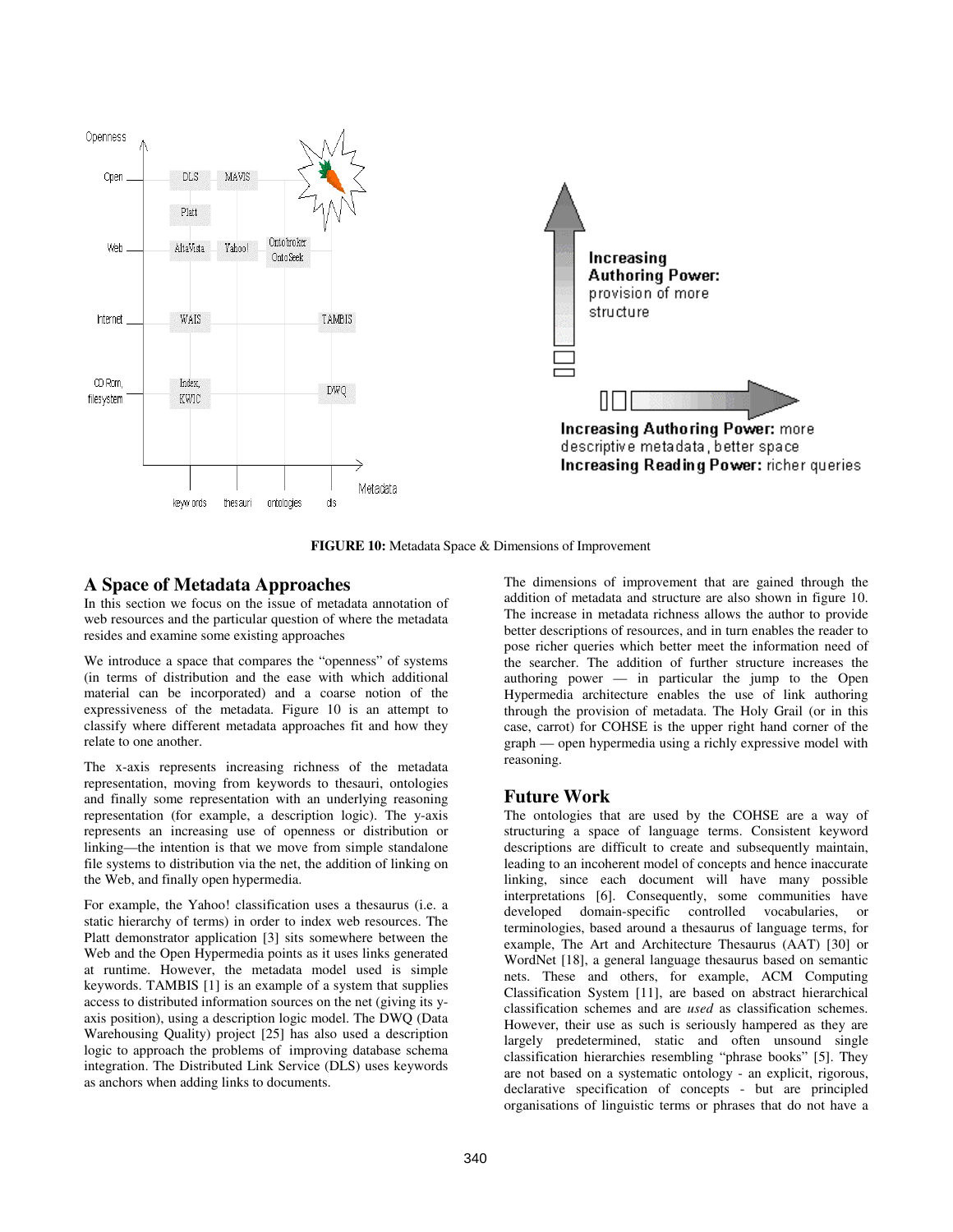rigorous fixed interpretation other than that attributed to them through human interpretation. This lack of rigour makes them hard to: browse, use as a querying device, check for coherency, extend in a principled way and reason about [4].

Compositionally-based terminologies are much more powerful, resembling a collection of elementary concepts assembled according to formal rules to create composite concepts that are guaranteed meaningful. To be more effective such terminologies are best represented in a knowledge representation scheme that is expressive and can intrinsically support dynamic and automatic classification of complex composite concepts based on their components; such a scheme is a Description Logic (DL). Conventional frames or semantic networks do not have the logical concept subsumption and satisfiability reasoning services offered by DLs and are consequently less flexible when constructing and evolving the conceptual network and using it for retrieval. The next stage in the development of the ontology service is to incorporate a DL model, and to use that to control the update and maintenance of the ontology as it encounters new terms on the Web.

In various systems the conceptual model forming the links between documents is exposed and explicitly navigable [4, 28], whereas in [33] the classification scheme is more implicit. This raises issues of the presentation of links, the rendering of concept-based links, and the visibility of the ontology during linking and its use in query construction. Informed navigation implies that we inform the user of potential links between documents through shared or related concepts. Moreover, users can only search for terms in a controlled vocabulary if they know the vocabulary, and the controls and constraints upon it. Consequently, the visibility of the ontology during linking and its use in query construction is an issue under investigation.

Finally the editorial activity of the link service is to be strengthened so that the concept of a well-linked document is calculated across the whole document: linked concepts should be spread as evenly as possible throughout both the document space and the ontology space. Strategies for link culling and increasing are also being investigated: for example, is it valid to just choose on instance from each of the 'narrower terms' or is the effect of this kind of action too dependent on the design and construction of the ontology?

# **Concluding Remarks**

The aim of a Conceptual Hypermedia Service is to escape from the limitations of a purely lexical string matching approach to link discovery. The prototype described here is successful in that the link construction software can interact with an independent suite of ontologically-motivated services. The fact that it can offer reasonable alternatives to the 'obvious' link candidates if the selection of links is unsuitable for some (editorially determined) reason demonstrates an advantage of the approach. Subsequent work will improve the user interface to the linking (ontological navigation) while improving the sophistication of the ontological processing and maintenance through the use of description logics.

# **Acknowledgements**

This work was supported by EPSRC grant GR/M75426.

#### **References**

- Baker, P. G., Brass, A., Bechhofer, S., Goble, C., Paton, N., and Stevens, R., TAMBIS: Transparent Access to Multiple Bioinformatics Information Sources. An Overview, in Intelligent Systems for Molecular Biology ISMB98. 1998: Montreal, Canada.
- 2 Barrett, R. and Maglio, P.P. (1998) Intermediaries: new places for producing and manipulating web content, In *Proceedings of Seventh WWW Conference*, Brisbane.
- 3 Bechhofer, S., Goble, C., and Drummond, N., Supporting Public Browsing of an Art Gallery Collections Database, in 11th International Conference and Workshop on Database and Expert Systems Applications DEXA 2000, September 4-8. 2000: Greenwich, London, UK.
- 4 Bechhofer, S. and Goble, C. (1999). Classification Based Navigation for Picture Archives. To appear in *Proceedings of IFIP WG2.6 Conference on Data Semantics, DS8*, New Zealand, Kluwer.
- 5 Bechhofer, S., Goble, C.A., Rector, A.L., Solomon, W.D. (1997) Terminologies and Terminology Servers for Information Environments. Proc. IEEE Conf on Software Technology Experience & Practice, 484-497.
- 6 Bruza P.D. The modelling and retrieval of documents using index expressions. SIGIR Forum 25, 2 (1991), 91- 103.
- 7 Bruza, P.D. (1990) Hyperindices: a novel aid for searching in hypermedia, In *Proceedings of the 1990 ACM Hypertext*, 109-122.
- 8 Carr, L., Links and Queries in the COHSE Project, 2000, Internal Project Report, available from http://inanna.ecs.soton.ac.uk/cohse
- 9 Carr, L., Davis, H., De Roure, D., Hall, W., Hill, G. (1996) Open Information Services, *Computer Networks and ISDN Systems*, 28 (7/11), 1027-1036, Elsevier.
- 10 Carr, L., De Roure, D., Hall, W., Hill, G., (1995) The Distributed Link Service: A Tool for Publishers, Authors and Readers, *World Wide Web Journal* 1(1), 647-656, O'Reilly & Associates.
- 11 Coulter, A. (1998) Computing Classification System 1998: Current Status and Future Maintenance. Report of the CCS Update Committee, Computing Reviews, Jan 1998, 1-5.
- 12 Crampes, M. and Ranwez, S., Ontology-Supported and Ontology-Driven Conceptual Navigation on the World Wide Web, in 11th ACM Hypertext Conference, May 30 - June 4. 2000, ACM Press: San Antonion, Texas. p. 191- 199.
- 13 Decker, S., Erdmann, M., Fensel, D., and Studer, R., Ontobroker in a Nutshell, in Research and Advanced Technologies for Digital Libraries. 1998, Springer Verlag LNCS 1513.
- 14 DeRose S., Maler, E., Orchard, D. and Trafford, B. *XML Linking Language (XLink) Version 1.0*, W3C Candidate Recommendation 3 July 2000. http://www.w3c.org/TR/2000/CR-xlink-20000703/
- 15 DeRoure, D., El-Beltagy, S., Gibbins, N., Carr, L. and Hall, W. (1999) Integrating Link Resolution Services using Query Routing, In *Proceedings of the Fifth Open Hypermedia Workshop* (in press).
- 16 DeRoure, D., L. Carr, W. Hall and G. Hill (1996) A Distributed Hypermedia Link Service, In *Proceedings SDNE96,* IEEE Computer Society Press.